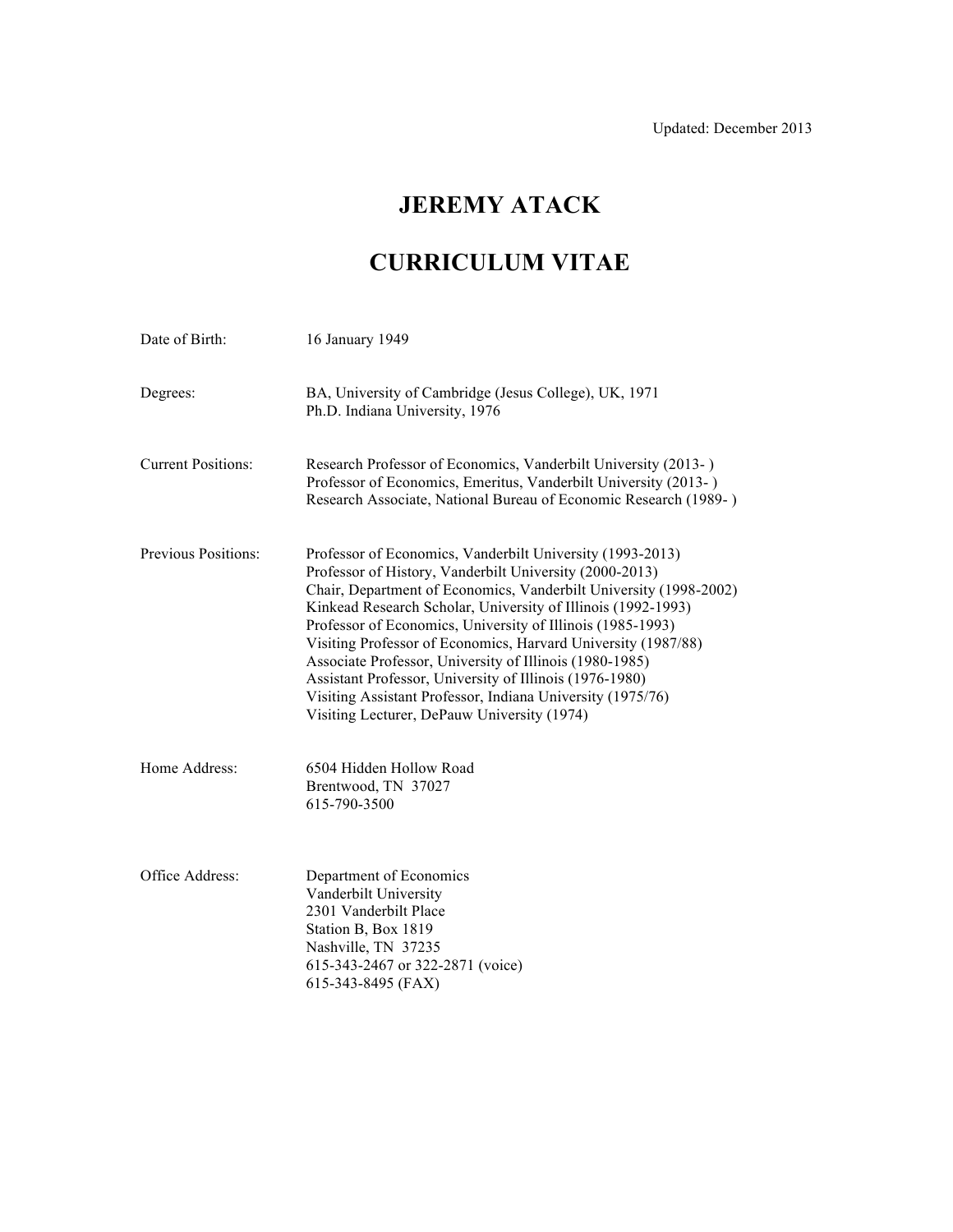Published Articles and Notes (earliest to most recent)

- 1. (with Haites, Mak, and Walton), "The Profitability of Steamboating on the Western Rivers: 1850," *Business History Review*, 49 (Fall 1975), 346-354.
- 2. "Returns to Scale in Antebellum United States Manufacturing," *Explorations in Economic History*, 14 (October 1977), 337-359.
- 3. "Economies of Scale in Western River Steamboating: A Comment," *Journal of Economic History*, 38 (June 1978), 457-466.
- 4. "Estimation of Economies of Scale in Nineteenth Century United States Manufacturing and the Form of the Production Function," *Journal of Economic History*, 38 (March 1978), 268-270.
- 5. (with Bateman), "The Profitability of Northern Agriculture in 1860," *Research in Economic History*, 4 (1979), 87-125.
- 6. "Fact in Fiction? The Relative Costs of Steam and Water Power: A Simulation Approach," *Explorations in Economic History*, 16 (October 1979), 409-437.
- 7. (with Bateman), "The Measurement and Trend of Inequality: An Amendment to a Basic Revision" *Economic Letters*, 4 (1979), 389-393.
- 8. (with Bateman), "The Economic History of Small Business in the [East North Central] Region," in *The Environment for Entrepreneurship and Small Business*, Washington: Small Business Administration (1980). Prepared for the White House Conference on Small Business, January 1980.
- 9. "Comment on 'The Early Problems,'" in Fred Bateman (ed.), *Business in the New South: A Historical Perspective*, papers presented at the First Annual Sewanee Economics Symposium, Sewanee: The University of the South, 1980, 151-153.
- 10. (with Bateman and Weiss), "The Regional Diffusion and Adoption of the Steam Engine in American Manufacturing," *Journal of Economic History*, 40 (June 1980), 281-308.
- 11. "Average and Best Practice Yields in Nineteen Century Illinois Agriculture," *Proceedings of the Tenth Annual Meeting of the Illinois Economic Association*, Chicago (1980), 21-29.
- 12. (with Bateman), "Egalitarianism, Inequality, and Age: The Rural North in 1860," *Journal of Economic History*, 41 (March 1981), 85-93.
- 13. (with Bateman), "The 'Egalitarian Ideal' and the Distribution of Wealth in the Northern Agricultural Community: A Backward Look," *The Review of Economics and Statistics*, 63 (February 1981), 124-129.
- 14. (with Bateman and Weiss), "Risk, the Rate of Return and the Pattern of Investment in Nineteenth Century American Industry," *Southern Economic Journal*, 49 (July 1982), 150-163.
- 15. (with Brueckner), "Steel Rails and American Railroads, 1867-1880," *Explorations in Economic History*, 19 (October 1982), 339-359.
- 16. (with Bateman), "The Development of Industrial Steam Power in the Midwest with Special Reference to Indiana," *The Old Northwest*, 8 (Winter 1982-83), 329-351.
- 17. "Farm and Farm-Making Costs Revisited," *Agricultural History*, 56 (October 1982), 663-676.
- 18. (with Brueckner), "Steel Rails and American Railroads, 1867-1880: A Reply to Harley," *Explorations in Economic History*, 20 (July 1983), 258-262.
- 19. "Is High Tech the Cure for the Unemployment Blues?" in William Bryant (ed.), *Illinois Economic Outlook*, 1984 (University of Illinois, BEBR, 1984).
- 20. (with Bateman), "Self-Sufficiency and the Marketable Surplus in the Rural North, 1860," *Agricultural History*, 58 (June 1984), 296-313.
- 21. (with Bateman), "Mid-Nineteenth Century Crop Yields and Labor Productivity Growth in American Agriculture: A New Look at Parker and Klein," in Gary Saxonhouse and Gavin Wright (eds.), *Form and Technique: Essays in Honor of William N. Parker*, JAI Press (1984), 215-41.
- 22. (with Bateman), "Marketable Surpluses on Northeastern and Midwestern Farms in 1859-60," *Social Science History*, 8 (October 1984), 371-393.
- 23. "Industrial Structure and the Emergence of the Modern Industrial Corporation," *Explorations in Economic History* 22:1 (January 1985), 29-52.
- 24. "Industrial Structure and the Size Distribution of Firms in American Industry in the Nineteenth Century," *Journal of Economic History*, 46 (June 1986), 463-76.
- 25. "Economies of Scale and Efficiency Gains in the Rise of the Factory in America, 1820-1900" in Peter Kilby (ed.), *Quantity and Quiddity: Essays in Honor of Stanley L. Lebergott*, Wesleyan University Press (1987), 286-335.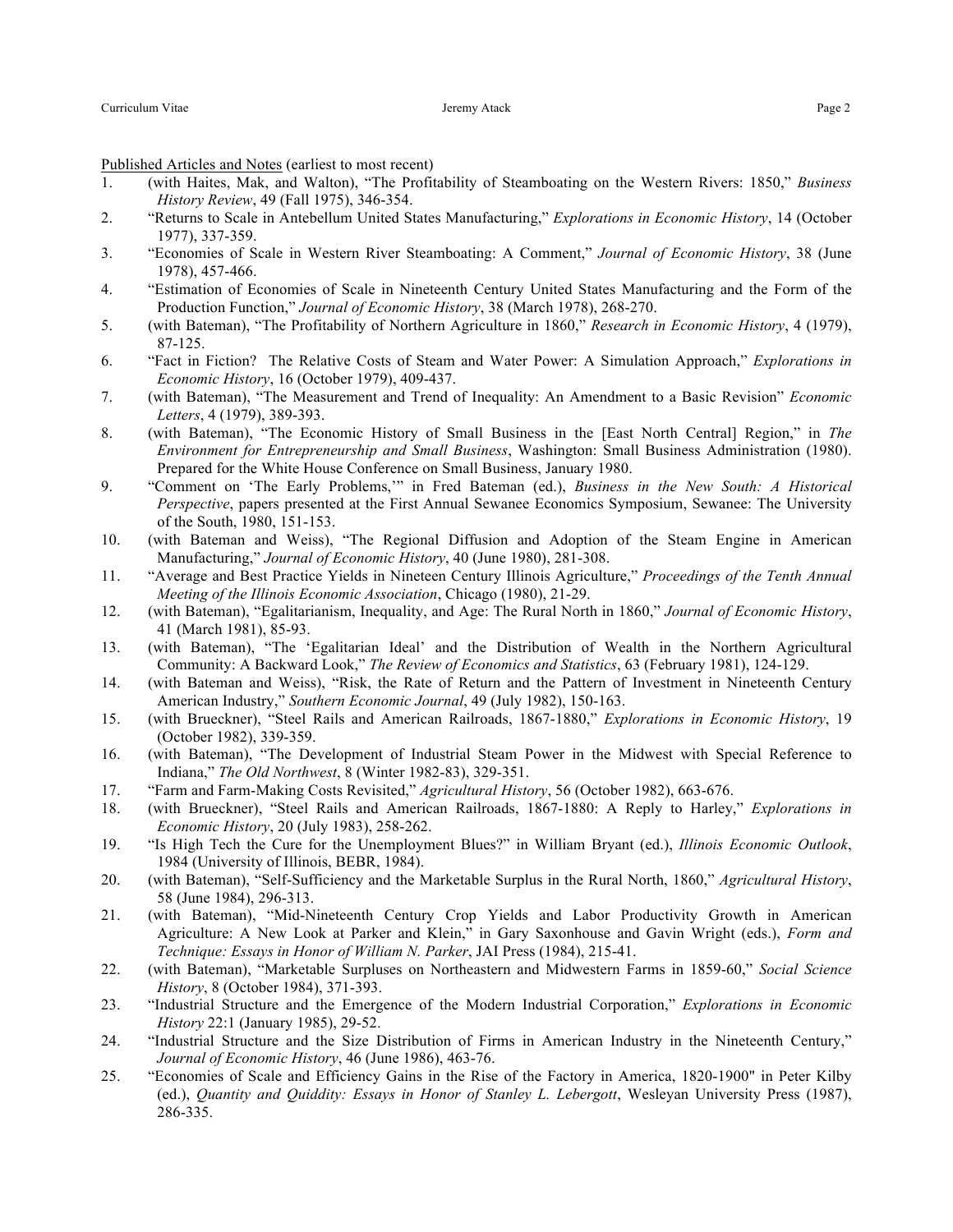- 27. "Tenants and Yeomen in the Nineteenth Century," *Agricultural History*, 62, 3 (Summer 1988), 6-32.
- 28. "The Agricultural Ladder Revisited: A New Look at an Old Question with Some Data for 1860," *Agricultural History*, 63, 1 (Winter 1988), 1-25.
- 29. (with Bateman), "Land and the Development of Mid-Nineteenth Century Agricultural Organization in the Northern States," in George Grantham and Carol Leonard (eds.), *Agrarian Organization in the Century of Industrialization: Europe, Russia and North America* (published as *Research in Economic History*, volume 11, supp. 5B, 1989), 279-312.
- 30. "The Evolution of Regional Economic Differences within Illinois, 1818-1950," in Peter Nardulli (ed.), *Diversity, Conflict, and State Politics: Regionalism in Illinois* (Urbana, IL: University of Illinois Press, 1989).
- 31. (with James Bruehler, Jr.), "Employment Trends in Illinois," in *1990: Illinois Economic Outlook*, ed. William Bryan and Lori Williamson (BEBR, UIUC: 1989), 12-13.
- 32. (with Bishop, Bryan and Newbold), "The Illinois Econometric Model," in *1991: Illinois Economic Outlook*, ed. William Bryan and Lori Williamson (BEBR, UIUC: 1990).
- 33. (with Bateman), "Yeoman Farming: Antebellum American's Other 'Peculiar Institution,'" in Lou Ferleger (ed.), *Agriculture and National Development: Views of the Nineteenth Century* (Iowa State University Press, 1990), 25-51.
- 34. (with Bateman), "How Long Was the Workday in 1880?" *Journal of Economic History*, 52, 1 (March 1992), 129-160.
- 35. "Comment on 'Invention, Innovation, and Manufacturing Productivity Growth in Early Nineteenth Century America,'" in *The Standard of Living in Early Nineteenth Century America*, Robert E. Gallman and John Wallis (eds.) (Chicago: University of Chicago Press for NBER, 1992).
- 36. "Comment on 'Productivity Growth in Massachusetts Agriculture: The Turning Point Revisited,'" in *The Standard of Living in Early Nineteenth Century America*, Robert E. Gallman and John Wallis (eds.) (Chicago: University of Chicago Press for NBER, 1992).
- 37. (with Bateman and Eschelbach Gregson), "'Matchmaker, Matchmaker, Make me a Match': A General Personal Computer-Based Matching Program for Historical Research," *Historical Methods*, 25, 2 (Spring 1992), 53-65.
- 38. (with Bateman), "Was There Ever an 'Agrarian Democracy' in America? The American Middle West in 1860," in *Outstanding in His Field: Perspectives on American Agriculture in Honor of Wayne Rasmussen*, ed. Fred V. Carstensen, Morton Rothstein and Joseph Swanson (Iowa State University Press, 1993), 69-89.
- 39. (with Bateman), "The Effect of Long Hours of Work on Productivity," in Carol S. Leonard and B. N. Mironov (eds.) *Hours of Work and the Means of Payment: Proceedings of the Eleventh International Economic History Congress*, (Milan: Universita Bocconi, 1994), pp. 83-91.
- 40. "Long Trends in Productivity" in Julian Simon (ed.), *The State of Humanity* (Oxford: Blackwell Publishers, 1995) 161-170.
- 41. "Introduction" [to Special Issue on Historical Research on Real Estate Issues] *Journal of Real Estate Finance and Economics*, Vol. 16, No. 2 (March 1998): 131-34.
- 42. (with Margo) "Location, Location, Location! The Price Gradient for Vacant Urban Land: New York, 1835- 1900" *Journal of Real Estate Finance and Economics*, Vol. 16, No. 2 (March 1998): 151-72.
- 43. Comment on Steven W. Usselman, "Patents, Engineering Professionals and Pipelines of innovation: The Internalization of Technological Discovery by Nineteenth Century American Railroads" in Naomi Lamoreaux, Daniel M. G. Raff and Peter Temin (eds.) *Learning By Doing in Markets, Firms and Countries*, (University of Chicago Press and NBER: 1999), pp. 91-101.
- 44. (with Rousseau) "Business Activity and the Boston Stock Market, 1835-1869" *Explorations in Economic History* 36:2 (April 1999): 144-79.
- 45. (with Bateman) "Nineteenth Century American Industrial Development Through the Eyes of the Census of Manufactures: A New Resource for Historical Research," *Historical Methods*, 32, 4: (Fall 1999), 177-188.
- 46. "Quantitative and Qualitative Evidence in the Weaving of Business and Economic History: Western River Steamboats and the Transportation Revolution Revisited" *Business and Economic History*, 28, 1(Fall 1999)
- 47. (with Bateman and Parker) "The Farm, the Farmer, and the Market" in Engerman and Gallman (eds.) *Cambridge Economic History of the United States*, Vol. 2 (Cambridge UP, 2000), 245-284.
- 48. (with Bateman and Parker) "Northern Agriculture and the Westward Movement" in Engerman and Gallman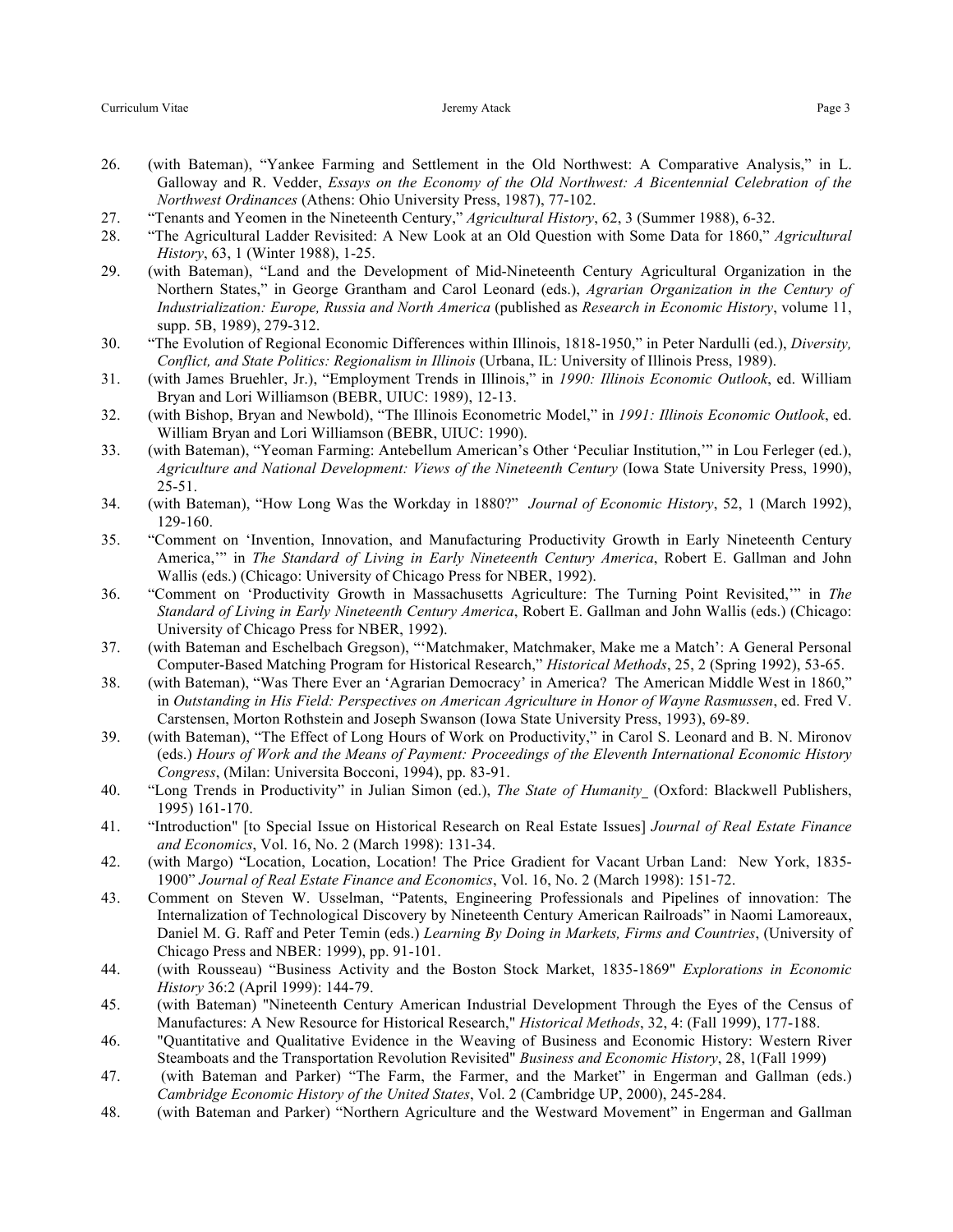(eds.) *Cambridge Economic History of the United States*, Vol. 2 (Cambridge UP, 2000), 285-328.

- 49. (with Bateman and Parker) "Bibliographic Essay" in Engerman and Gallman (eds.) *Cambridge Economic History of the United States*, Vol. 2 (Cambridge UP, 2000), 886-905.
- 50. (with Bateman and Margo), "Part Year Operation in Nineteenth Century Manufacturing: Evidence from the 1870 and 1880 Censuses" *Journal of Economic History*, 62:3 (September 2002), 792-809.
- 51. (with Bateman and Margo) "Productivity in Manufacturing and the Length of the Working Day: Evidence from the 1880 Census of Manufactures," *Explorations in Economic History*, 40 (2003): 170-194
- 52. "New York" in Joel Mokyr (ed.) *The Oxford Encyclopedia of Economic History* (Oxford University Press, 2003), volume 4, pp. 84-7.
- 53. (with Bateman and Margo). "Skill Intensity and Rising Wage Dispersion in Nineteenth Century American Manufacturing" *Journal of Economic History*, 64(1) (March 2004), 172-92.
- 54. "A Nineteenth-Century Resource for Agricultural History Research in the Twenty-First Century," *Agricultural History*, 78 4 (October 2004): 389-412.
- 55. (with Bateman and Margo), "Capital deepening and the rise of the factory: the American experience during the nineteenth century," *Economic History Review*, 58, 3 (August 2005): 586-95.
- 56. "Small Firm Persistence and the Growth of Big Business in the United States during the Nineteenth Century" in J. Glassman and I. Kiode (eds.) *Different Lands/Shared Experiences: The Emergence of Modern Industrial Society in Japan and the United States*, (Shibusawa Memorial Foundation, Tokyo, 2005)
- 57. (with Bateman), "Manufacturing" *Historical Statistics of the United States from Colonial Times to 2000* (Cambridge University Press, 2006)
- 58. (with Bateman) "Profitability, Firm Size and Business Organization in Nineteenth Century U.S. Manufacturing" in J. Rosenbloom (ed.) *Quantitative Economic History: The Good of Counting*, (Routledge 2008)
- 59. (with Bateman and Margo) "Steam Power, Establishment Size, and Labor Productivity Growth in Nineteenth Century American Manufacturing" *Explorations in Economic History* 45, 2: 185-98 (April 2008)
- 60. (with Coclanis and Grantham) "'Creating Abundance: Biological Innovation and American Agricultural Development:' An Appreciation and Research Agenda," *Explorations in Economic History* 46, 1: (January 2009): 160-7.
- 61. "Financial innovation and crises: The view backwards from Northern Rock," in Jeremy Atack and Larry D. Neal (eds), *The Origins and Development of Financial Markets and Institutions*, (Cambridge University Press, 2009): pp. 1-31.
- 62. (with Bateman, Haines and Margo) "Did Railroads Induce or Follow Economic Growth? Urbanization and Population Growth in the American Midwest, 1850-1860" *Social Science History*, 34: 2 (Summer 2010), pp. 171-97.
- 63. "Railroads and the Rise of the Factory: Evidence for the United States, 1850-1870," (with Haines and Margo) in Paul Rhode, Joshua Rosenbloom, and David Weiman, (eds.) *Economic Evolution and Revolutions in Historical Time*. Palo Alto, CA: Stanford University Press, (2011): 162-179.
- 64. (with Margo), "The Impact of Access to Rail Transportation on Agricultural Improvement: The American Midwest as a Test Case, 1850-1860*," Journal of Transportation and Land Use*, 4: 2 (2011).
- 65. (with Margo) "Land Ownership and the Coming of the Railroad in the American Midwest, 1850-1860," in Anne McCants, Eduardo Beira , et al., *Railroads in Historical Context: Construction, Costs and Consequences* Foz Tua/EFP/MIT Portugal (2012): 151-177.
- 66. "On the Use of GIS in Economic History: The American Transportation Revolution Revisited," *Journal of Economic History*, 73:2 (June 2013): 313-38.
- 67. "America: Capitalism's Promised Land," in Larry D. Neal and Jeffery Williamson (eds), *The Cambridge History of Capitalism. Volume 1. The Rise of Capitalism,* Cambridge University Press and BBVA Foundation, (2014, forthcoming), pp. 533-73.

#### Reprinted Articles

- 1. (with Bateman), "Self-Sufficiency and the Marketable Surplus in the Rural North, 1860," in *The History of Rural Life in America*, ed. Barbara R. Cotton (Washington, DC: Agricultural History Society). See #20 above.
- 2. "Tenants and Yeomen in the Nineteenth Century" in Morton Rothstein and Daniel Field (eds.) *Quantitative Studies in Agrarian History* (Ames, IA: Iowa State University Press, 1994), 3-29. See #27 above.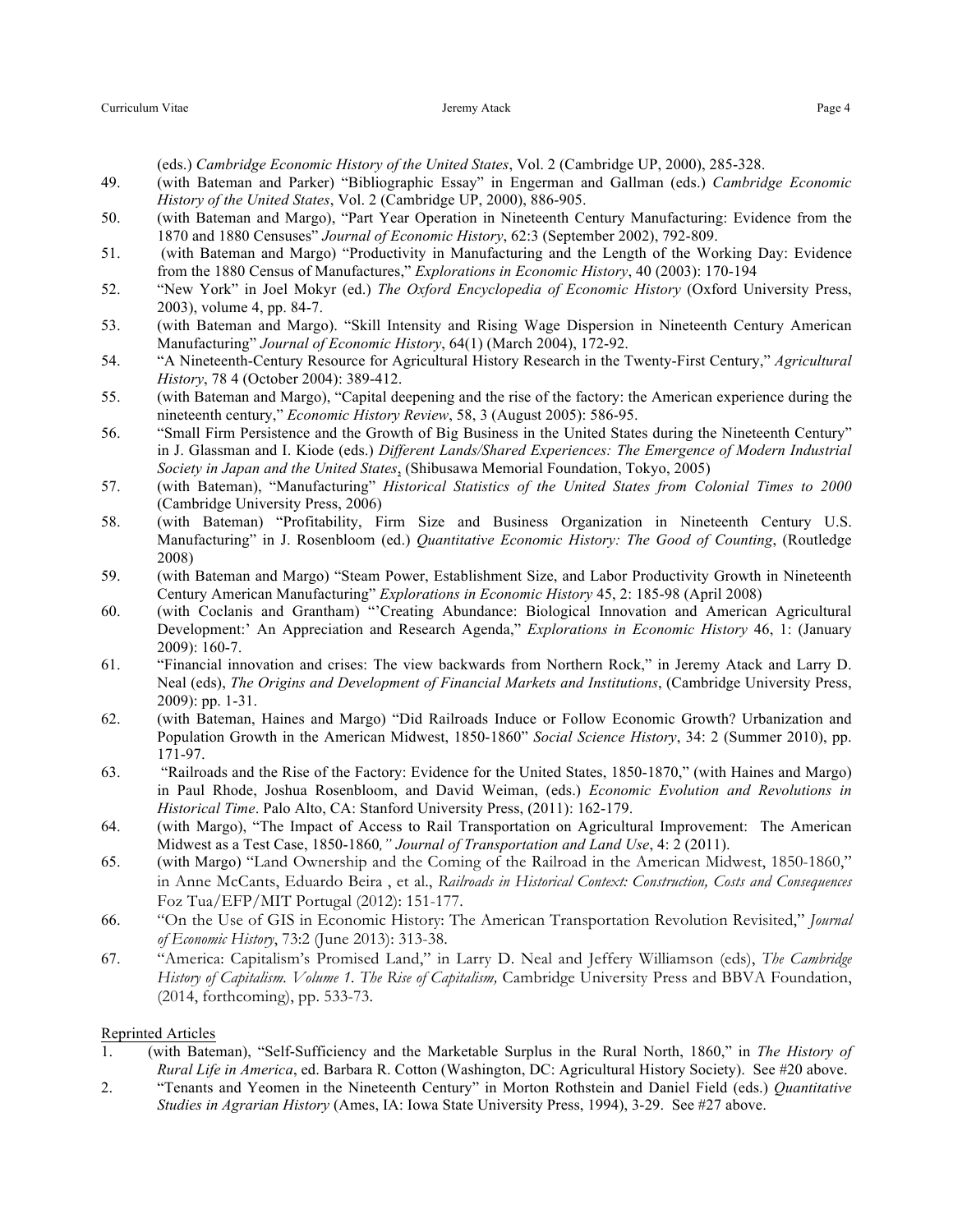- 3. "Industrial Structure and the Emergence of the Modern Industrial Corporation," in Robert Whaples and Dianne Betts (eds), *Historical Perspectives on the American Economy*, (Cambridge University Press, 1995), pp. 428- 54. See #23 above.
- 4. (with Bateman and Eschelbach Gregson--now Hansen), "'Matchmaker, Matchmaker, Make me a Match': A General Personal Computer-Based Matching Program for Historical Research," *Historical Methods*, 25, 2 (Spring 1992), 53-65. In Vernon Burton, David Herr, and Terence Finnega, *Wayfarer: Charting Advances in the Social Sciences and Humanities* (2001 Urbana: University of Illinois Press--CD-ROM). Also contains code for PC Matchmaker (see http://www.vanderbilt.edu/Econ/faculty/Atack/atackj.htm). See #37 above.

### Work in Progress

- 1. GIS Transportation database for the United States.
- 2. (with Jaremski) "Quantifying Wildcat Banking."
- 3. (with Jaremski and Rousseau) "American Banking and the Transportation Revolution Before the Civil War."
- 4. (with Jaremski and Rousseau) "Did Railroads Make Antebellum U.S. Banks More Sound? Linking Rail Locations with Bank Balance Sheets and Survival Rates."
- 5. (with Margo and Perlman) "The impact of railroads on school enrollment in nineteenth century America."

### Foreign Language Publications

- 1. "Arendatory i melkie fermery v IXIX vete: Problema rosta arendy na servere," ("Tenants and small farmers in the 19th century: The problem of rising tenancy") in *Agrarnaia evoliutsiia Rossii i SShA v XIX-nachal XX veta (Agrarian Evolution in Russian and the United States in the 19th and Early 20th Century*), edited by Ivan D. Kovalchenko and Valery A. Tishkov (Moscow, USSR: NAUKA, 1991), 19-233.
- 2. (with Peter Passell) *A New Economic View of American History* (2nd Edition) (Arts & Licensing International Inc., 2000--Chinese language edition), pp. 731

### Books/Monographs

Authored:

- 1. *Estimation of Economies of Scale in Nineteenth Century United States Manufacturing*, New York: Garland Publishing Inc., 1985, pp. 246.
- 2. (with Bateman) *To Their Own Soil: American Agriculture in the Antebellum North*, Ames, IA: Iowa State University Press (1987), pp.  $322 + xii$ . Reprinted 2002.
- 3. (with Peter Passell) *A New Economic View of American History* (2nd Edition) (W. W. Norton, 1994), pp. 714 + xxi.

### Edited:

- 1. *Business and Economic History*, Volumes 10-16, Series 2 (University of Illinois, BEBR, 1981-87).
- 2. (with Larry Neal), *The Origins and Development of Financial Markets and Institutions*, xxii + 472pp (Cambridge University Press, 2009)

### Book Reviews

- 3. *Recent Development in the Study of Business and Economic History: Essays in Honor of Herman E. Krooss*, Robert Gallman (ed.), JAI Press, 1977. In *Business History Review*, 52 (Winter 1978), pp. 572-3.
- 4. *Wealth and Power in Antebellum Texas*, Randolph B. Campbell and Richard G. Lowe, Texas A&M University Press, 1977. In *Journal of Economic History*, 38 (December 1978), pp. 979-80.
- 5. *Economic Development in the Philadelphia Region, 1810-1850*, Diane Lindstrom, Columbia University Press, 1978. In *Business History Review*, 53 (Summer 1979), pp. 272-3.
- 6. *Waterpower, A History of Industrial Power in the United States, 1780-1930*, Louis C. Hunter, University Press of Virginia, 1979. In *Business History Review*, 54 (Autumn 1980), pp. 407-09.
- 7. *Oliver Evans. Inventive Genius of the American Industrial Revolution*, Eugene S. Ferguson, Hagley Museum, 1980. In *Journal of Economic History*, 41 (September 1981), p. 693.
- 8. *A New Economic View of American History*, Susan Lee and Peter Passell, Norton, 1979. In *Southern Economic Journal*, 47 (October 1981), pp. 541-42.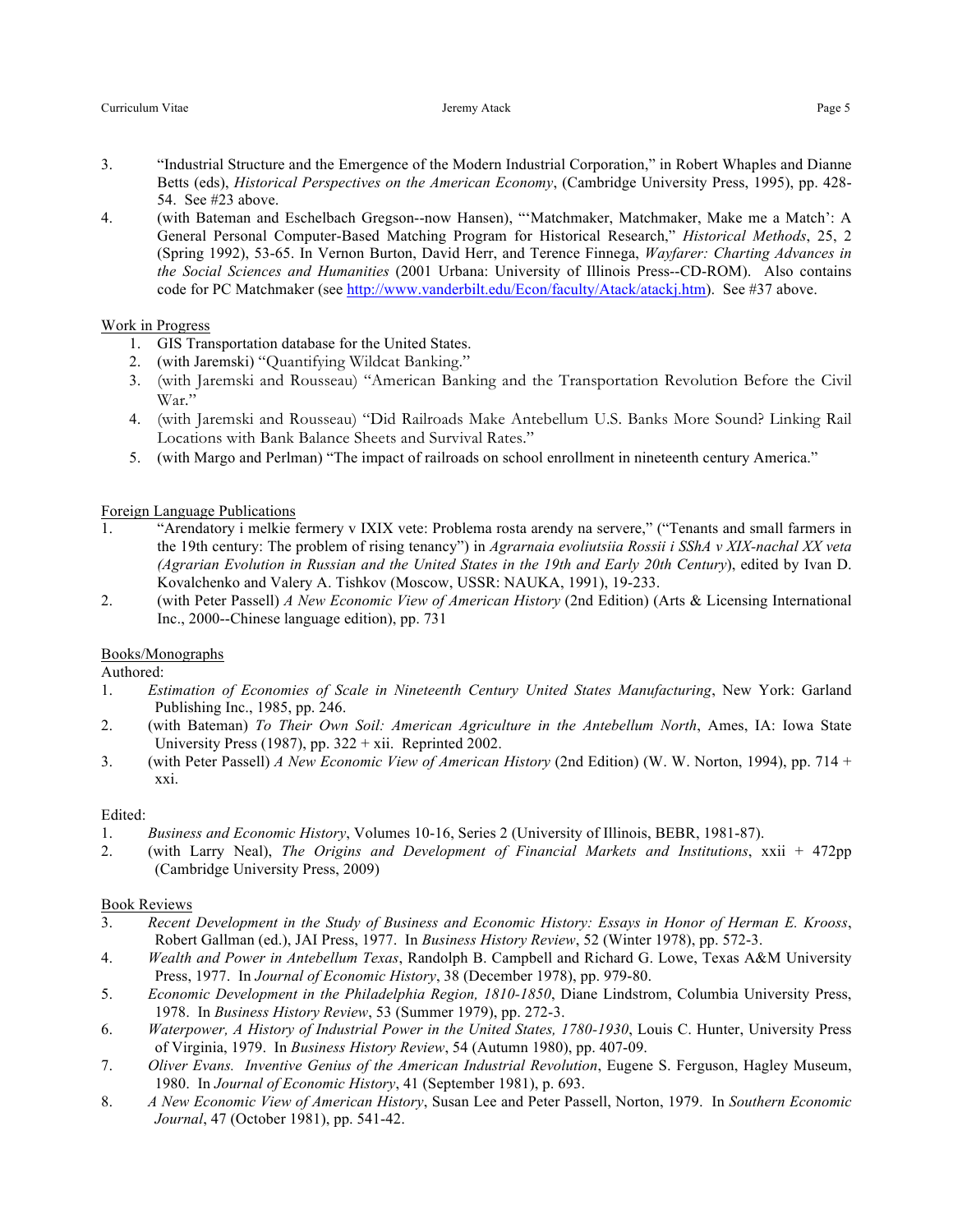- 9. *An Emerging Independent American Economy, 1815-1875*. Joseph Freese and Jacob Judd (eds.), Sleepy Hollow Press, 1983. In *Technology and Culture*, 23 (January 1982), pp. 122-23.
- 10. *Stronger Than a Hundred Men: A History of the Vertical Water Wheel*, Terry S. Reynolds, The Johns Hopkins University Press, 1983. In *Journal of Economic History*, 44 (March 1984), pp. 232-33.
- 11. *From the American System to Mass Production, 1800-1932*, David A. Hounsell, Johns Hopkins University Press, 1984. In *Science*, 19 (October 1984), pp. 331-32.
- 12. *The Rise and Decline of the American Cut Nail Industry: A Study of the Relationships of Technology, Business Organization, and Management Techniques*, Amos J. Loveday, Greenwood Press, 1983. In *Journal of Economic History*, 44 (December 1984), pp. 111-19.
- 13. *The Patent System and Inventive Activity During the Industrial Revolution, 1750-1852*, H. I. Dutton, Manchester University Press, 1984. In The Business History Review, 59 (Autumn 1985), pp. 518-19.
- 14. *Steampower: A History of Industrial Power in the United States, 1800-1930*, Volume II, Louis C. Hunter, University Press of Virginia, 1985. In *Journal of Economic History*, 47, 1 (March 1987), pp. 270-73.
- 15. *The American Census: A Social History*, Margo J. Anderson, Yale University Press, 1988. In *Journal of Economic History*, 49, 3 (September 1989), pp. 769-71.
- 16. *Understanding the Gender Gap*, Claudia Goldin, Oxford University Press, 1990. In *Journal of Economic History*, 51 (March 1991), pp. 246-48.
- 17. *American Economic Development in Historical Perspective*, ed. Thomas Weiss and Donald Schaefer, Stanford University Press, 1993. In *Choice* (July 1994).
- 18. *Birth Weight and Economic Growth*, Peter Ward, University of Chicago Press, 1993. *American Journal of Sociology* (Jan. 1995).
- 19. *A Piece of the Action*, Joseph Nocera, Simon & Schuster. In *Choice* (1995).
- 20. *Bretton Woods and Dumbarton Oaks: American Economic and Political Postwar Planning*, Georg Schild (St. Martins Press, 1995). In *Choice* (1996).
- 21. *Federal Taxation in America*, Elliot Brownlee, Cambridge University Press 1996. In *Choice* (November 1996).
- 22. *Designs Within Disorder*, William Barber, Cambridge University Press, 1996. In *Choice* (May 1997).
- 23. *Troubled Waters*, Paul Paskoff, Louisiana State University Press, 2007. In *Journal of Economic History*, 69: 1 (March 2009):319-20.

### Books in Preparation

1. (with Bateman and Margo), *The Crucible of Growth: Manufacturing in the United States*.

### Funded Research

- 1. (with Bateman), "A Sample of Firms from the 1880 Census of Manufactures," National Science Foundation, SES-605637, 6/86-1/90, \$110,620.
- 2. (with Bateman), "Collaborative Research to Extend the 1860 Bateman-Foust Agricultural and Demographic Sample Forwards to 1880," National Science Foundation, SES-8914861, 7/90-7/93, \$212,806.
- 3. (Project Director), "Doctoral Dissertation Research in Economics" (to Mary Eschelbach-Gregson), National Science Foundation, SES-9100517, 9/91-12/92, \$10,109.
- 4. (with Bateman), "American Agriculture in an Industrializing World," National Science Foundation, SBR-9308717, 8/93-12/97, \$260,000+.
- 5. "Construction of a Panel Database from Linked Population and Agricultural Census Records, 1850-1880" National Science Foundation, 0351373, \$150,000+ (03/2004-02/2007)

### Other External Grants

- 1. (with Larry Neal) NSF funding for the 1987 Cliometric Conference.
- 2. Newcomen Society Summer Grant (1978).

## Honors

1. Fellow, Cliometric Society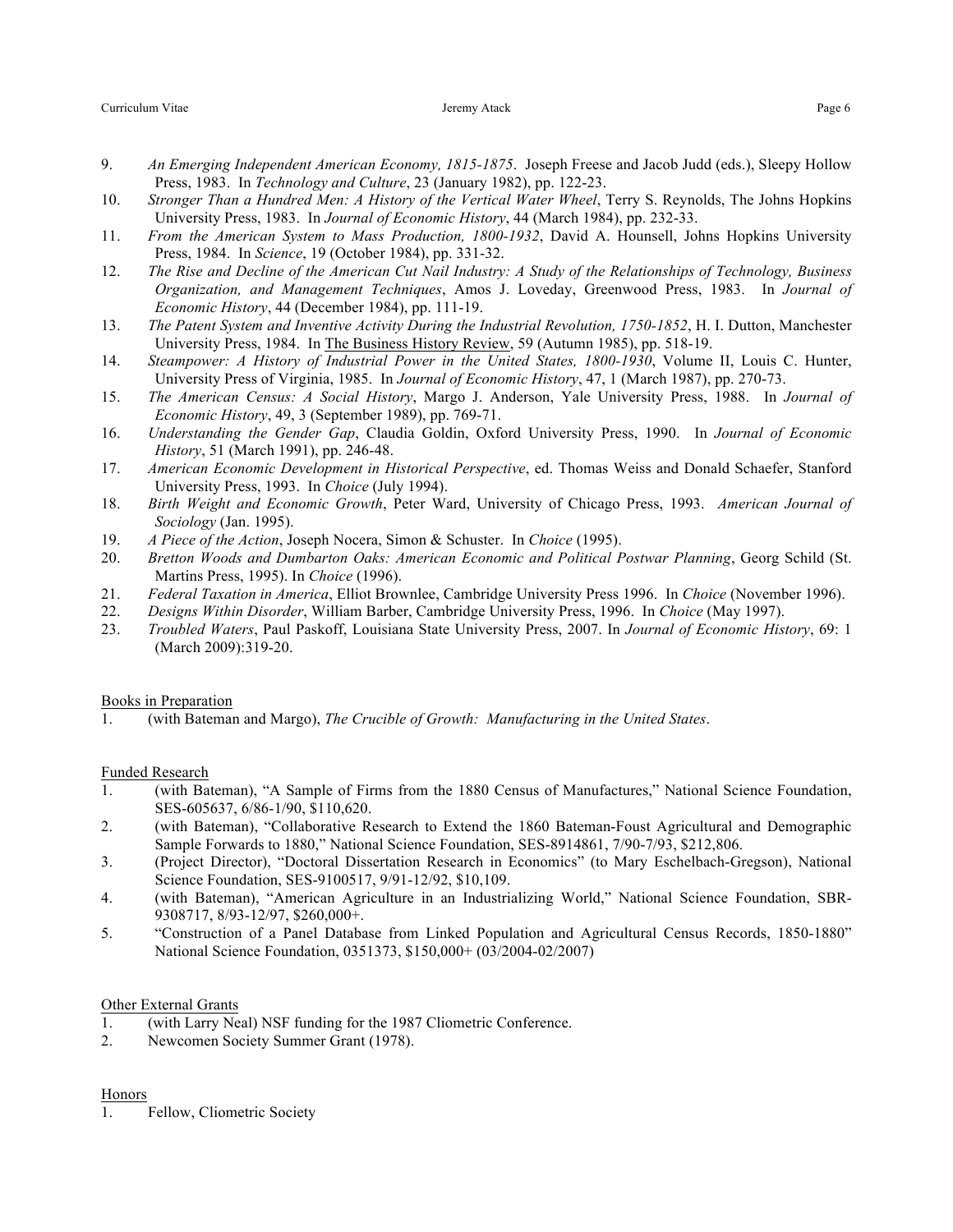- 2. Research Associate, NBER
- 3. Winner of 1987 Theodore Saloutos prize awarded by the Agricultural History Society for To Their Own Soil: American Agriculture in the Antebellum North (Ames, IA: Iowa State University Press, 1987).
- 4. *To Their Own Soil* selected by *Choice* as one of the outstanding academic books of 1987.
- 5. Honorary Life Member of Newcomen Society for work on steam-power.
- 6. Guest of the Soviet Academy of Sciences, Institute of USA and Canada and Institute of General (Moscow) and the Institute of History, Philology and Philosophy of the Siberian Academy of Sciences (Novosibirsk), 1987.
- 7. President, Business History Conference (1999).
- 8. Vice President, Economic History Association (2001-2)
- 9. President, Agricultural History Society (2002-3).
- 10. President, Economic History Association, (2011-12)

Professional Service

- 1. Director of Graduate Studies, Department of Economics, Vanderbilt (2007-2008)
- 2. Co-editor, *Journal of Economic History* (2004-2008)
- 3. Board of Editors, Explorations in Economic History (1981-88).
- 4. Acting Editor, Explorations in Economic History, 1982.
- 5. Secretary-Treasurer, Business History Conference (1977-87).
- 6. Editor, *Business and Economic History: The Papers and Proceedings of the Business History Conference* (1981- 87).
- 7. Referee for the following journals and organizations: American Council of Learned Societies, *American Economic Review*, *Explorations in Economic History*, *Journal of Economic History*, National Science Foundation, National Endowment for the Humanities, *Review of Economics and Statistics*, *Southern Economic Journal*.
- 8. Served on two NSF Review Panels.
- 9. Discussant at various professional meetings, including the American Economic Association meetings, Cliometrics Conferences, Economic History Association meetings, and the Social Science History Association meetings.
- 10. Economics Program Chair for the Social Science History Association, 1985-86.
- 11. Co-organizer of Conference on the Application of Quantitative Methods and Economic Theory to the Study of Problems in History (popularly known as the Cliometrics Conference), Allerton House, The University of Illinois, May 1987.
- 12. Board of Editors, Journal of Economic History (1988-1992).
- 13. Chair, John E. Rovensky Fellowship program (1983-1993 and 1996).
- 14. Chair, Economic History Association Program Committee for 1990 Meetings.
- 15. Co-organizer of Conference on the Application of Quantitative Methods and Economic Theory to the Study of Problems in History (popularly known as the Cliometrics Conference), Allerton House, The University of Illinois, May 1990.
- 16. Trustee, Cliometrics Society, 1991-94.
- 17. Trustee, Economic History Association, 1993-96.
- 18. Trustee, Agricultural History Society, 1993-97.
- 19. Elected to Publications Committee of Social Science History Association, 1995-98.
- 20. Special guest editor for issue of Journal of Real Estate Finance and Economics.
- 21. Co-moderator of H-Business, computer bulletin board dedicated to Business History and operated by the Cliometrics Society.
- 22. Program Chair, Business History Conference, 1998 (Archives II).
- 23. Local Arrangements Committee, Economic History Association 2002-3.
- 24. Co-editor, Journal of Economic History, 2004-8.
- 25. External Examiner, London School of Economics, October 2009.
- 1. Professional Presentations
- 2. Western Economic Association, "The Survivor Technique and Economies of Scale in Nineteenth Century American Manufacturing," Denver (1975).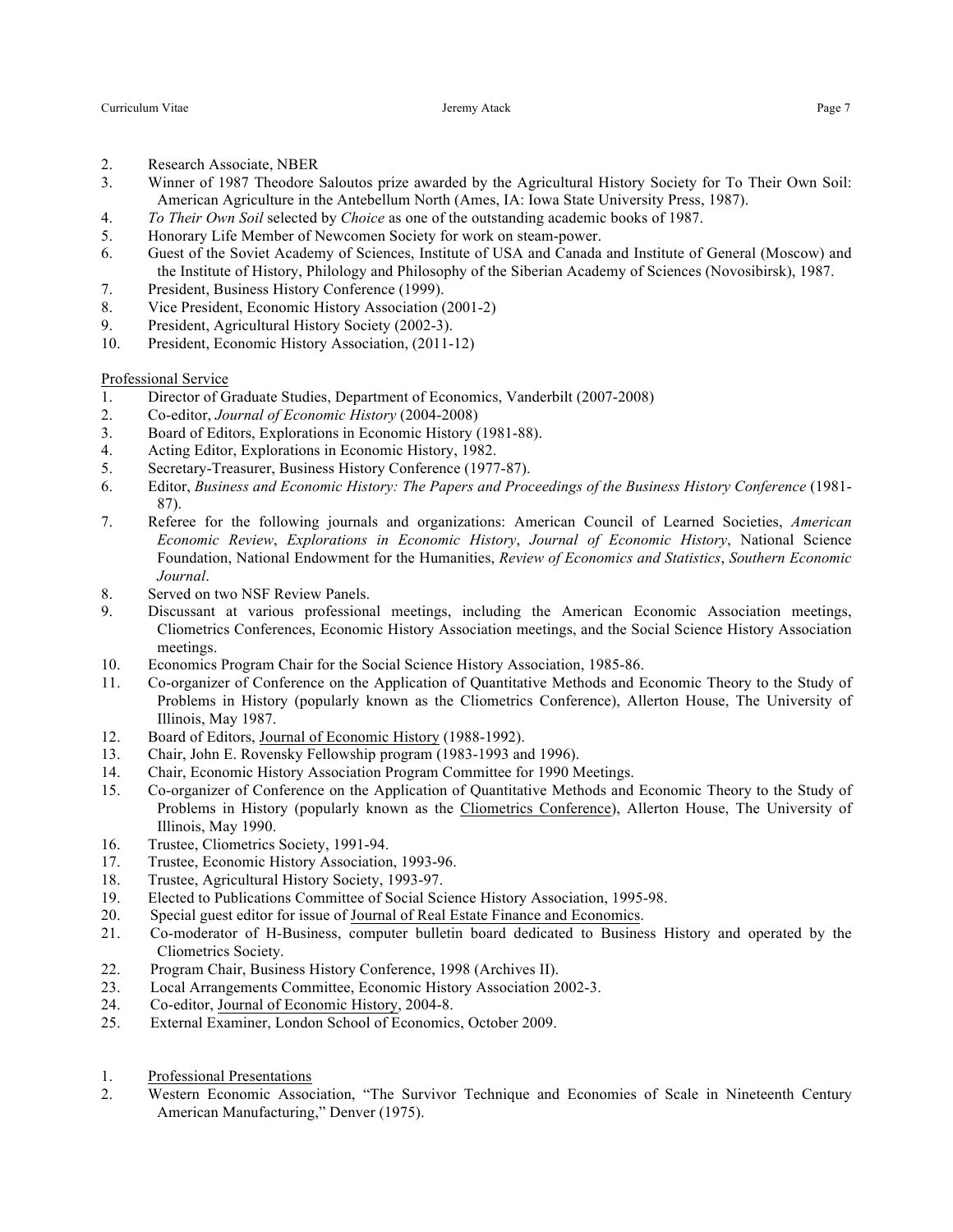- 3. Economic History Association, "Estimation of Economies of Scale in Nineteenth Century United States Manufacturing and the Form of the Production Function," New Orleans (1977).
- 4. University of Chicago, "Fact in Fiction? The Relative Costs of Steam and Water Power: A Simulation Approach" (1977).
- 5. Southern Economic Association, "The Regional Diffusion and Adoption of the Steam Engine in American Manufacturing," Washington, DC (1978).
- 6. Cliometrics Conference, "Risk, the Rate of Return and the Pattern of Investment in Nineteenth Century American Industry," Chicago (1979).
- 7. Cliometrics Conference, "A New Plea for Looking at the Economic Facts: Federal Censuses as Sources of Economic Statistics," Chicago (1979).
- 8. Economic History Association, "Egalitarianism, Inequality, and Age: The Rural North in 1960," Boston (1980).
- 9. Illinois Economic Association, "Average and Best Practice Yields in Nineteenth Century Illinois Agriculture," Chicago (1980).
- 10. University of Chicago, "Mid-Nineteenth Century Crop Yields and Labor Productivity Growth in American Agriculture: A New Look at Parker and Klein" (1982).
- 11. Indiana University, "Mid-Nineteenth Century Crop Yields and Labor Productivity Growth in American Agriculture: A New Look at Parker and Klein" (1982).
- 12. Cliometrics Conference, "Industrial Structure and the Emergence of the Modern Industrial Corporation," Iowa City (May 1983).
- 13. Agricultural History Society, "Self-Sufficiency and the Marketable Surplus in the Rural North, 1860, Symposium "The History of Rural Life in America," Florida A&M University (September 1983).
- 14. Social Science History Association, "Self-Sufficiency and the Marketable Surplus in the Rural North, 1860," Washington, DC (October 1983).
- 15. Social Science History Association, "Industrial Structure and the Emergence of the Modern Industrial Corporation" (October 1984).
- 16. University of Toronto, "Mid-Nineteenth Century American Agriculture in the Northern States" (October 1984).
- 17. International Conference on "Nineteenth Century Agrarian Structures and Performance," Montreal, "Land and the Development of Mid-Nineteenth Century American Agriculture in the Northern United States" (May 1985).
- 18. Canadian Historical Association, "Industrial Structure and the Size Distribution of Firms in American Industry in the Nineteenth Century" (Mary 1985).
- 19. First World Cliometrics Society Meetings, "Mid-Nineteenth Century American Agriculture in the Northern States" (May 1985).
- 20. Economic History Association Meetings, "Industrial Structure and the Size Distribution of Firms in American Industry in the Nineteenth Century" (September 1985).
- 21. Northwestern University, "Mid-Nineteenth Century American Agriculture in the Northern States" (October 1985).
- 22. Symposium commemorating the Bicentennial of the Land Ordinance of 1785, Danville Area Community College, "Mid-Nineteenth Century American Agriculture in the Northern States" (October 1985).
- 23. University of Chicago, "Mid-Nineteenth Century American Agriculture in the Northern States" (February 1986).
- 24. Yale University, "Economies of Scale and Efficiency Gains in the Rise of the Factory in America, 1820-1900" (April 1986).
- 25. Columbia University, "Mid-Nineteenth Century American Agriculture in the Northern States" (April 1986).
- 26. American University/University of Maryland, "Mid-Nineteenth Century American Agriculture in the Northern States" (April 1986).
- 27. University of Kansas/University of Missouri, "Economies of Scale and Efficiency Gains in the Rise of the Factory in America, 1820-1900" (April 1986).
- 28. Bilateral Soviet-American Conference on Quantification in Agrarian History, New Orleans, "Tenants and Yeomen in the Nineteenth Century: The Problem of Rising Tenancy" (December 1986).
- 29. Indiana University, "Tenants and Yeomen in the Nineteenth Century: The Problem on Rising Tenancy" (December 1986).
- 30. University of Illinois Northwest Ordinance/US Constitution Bicentennial, "The Closing of the Old Northwest: Realization of an Agrarian Ideal?" (March 1987).
- 31. Bilateral Soviet-American Conference on Quantification in Agrarian History, Tallinn, Estonia, USSR (encore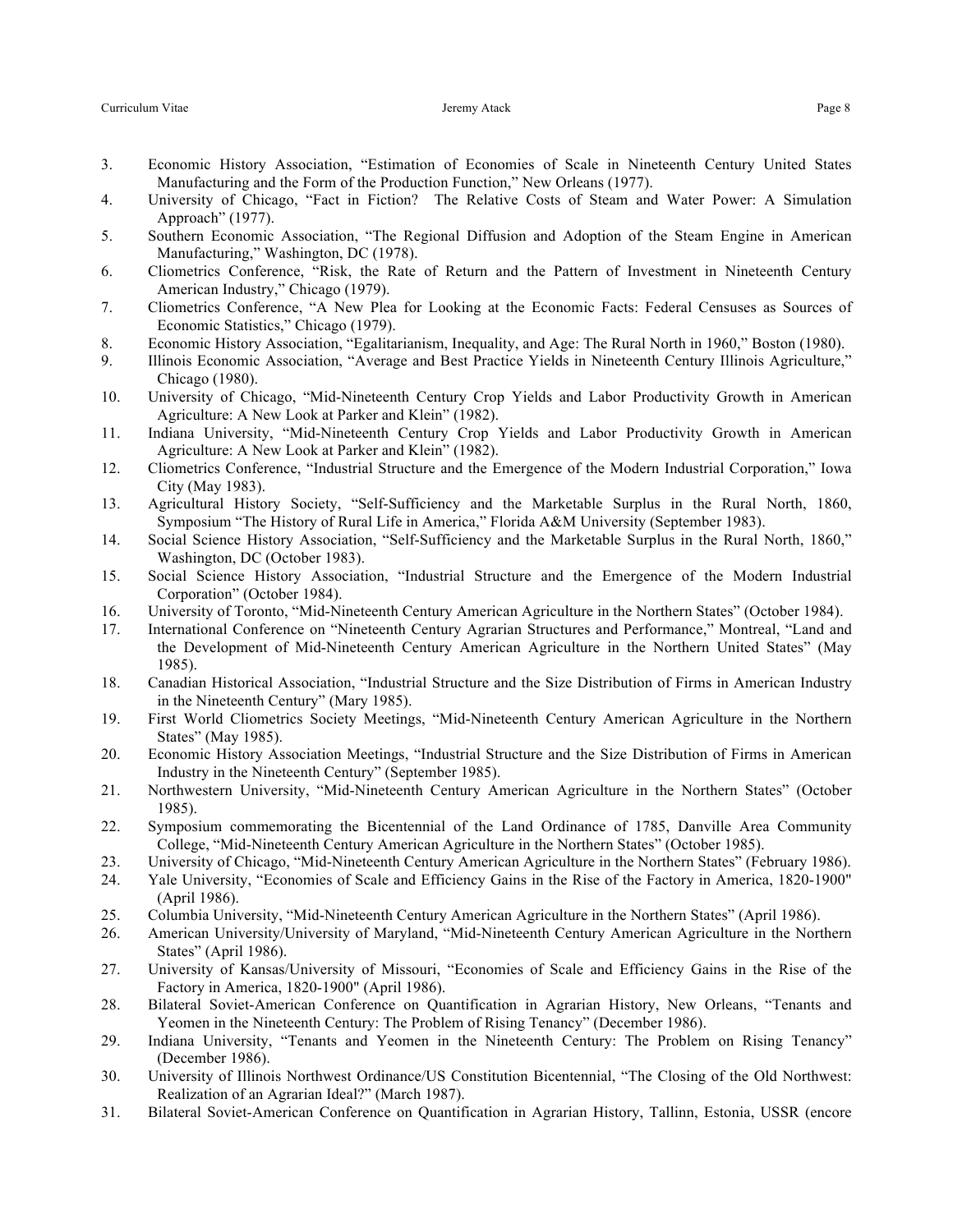presentation), "Tenants and Yeomen in the Nineteenth Century: The Problem of Rising Tenancy" (June 1987).

- 32. Institute of History, Philology, and Philosophy of the Siberian Academy of Sciences of the USSR (Novosibirsk, USSR), "American and Russian Agricultural Development Under Conditions of Abundant Land: A Comparative Analysis" (June 1987).
- 33. Institute of History and Philology, and the Siberian Academy of Sciences of the USSR (Novosibirsk, USSR), "Quantitative Sources for the Study of Agricultural History in America" (June 1987).
- 34. Moscow State University (Moscow, USSR), "Quantitative Sources for the Study of Agricultural History in America" (June 1987).
- 35. Conference in Honor of Wayne Rasmussen, Washington, DC, "Was There Ever An 'Agrarian Democracy' in America? The American Middle West in 1860" (October 1987).
- 36. Yale University, "Whom Did Protective Legislation Protect in 1880?" (March 1988).
- 37. Harvard University, "Whom Did Protective Legislation Protect in 1880?" (March 1988).
- 38. Wesleyan University Economic History Symposium, "Economies of Scale and Efficiency Gains in the Rise of the Factor in America, 1820-1900" (March 1988).
- 39. Cliometrics Society, "Whom Did Protective Legislation Protect in 1880?" (May 1988).
- 40. University of Chicago, "Whom Did Protective Legislation Protect in 1880?" (March 1989).
- 41. NBER/DAE Summer Institute, "How Long Did People Work in 1880?" (July 1989).
- 42. Economic History Association, "How Long Did People Work in 1880?" (September 1989).
- 43. University of Pennsylvania, "How Long Did People Work in 1880?" (October 1989).
- 44. Colgate University, "How Long Did People Work in 1880?" (January 1990).
- 45. University of California-Los Angeles, "Whom Did Protective Legislation Protect in 1880?" (February 1991).
- 46. University of Kansas/NBER Historical Labor Statistics Conference, "Louis Brandeis, Work and Fatigue at the Start of the Twentieth Century: The Prelude to Oregon's Hours Limitations Law" (June 1991).
- 47. NBER/DAE Summer Institute, "Whom Did Protective Legislation Protect in 1880?" (July 1991).
- 48. Social Science History Association, "The Effects of Long Hours of Work on Productivity and Health" (September 1991).
- 49. Social Science History Association, "Estimating Industrial Unemployment and Under-Employment in 1880" (November 1992).
- 50. Indiana University Economic History Workshop, "Whom Did Protective Legislation Protect in 1880?" (March 1993).
- 51. Business History Conference, "Manufacturing Profitability and Industrial Change in the United States, 1850- 1880," Williamsburg (March 1994).
- 52. NBER, "Why Did Larger Firms Earn Lower Rates of Return than Smaller Firms in the 19th Century?" Boston (July 1994).
- 53. Eleventh International Economic History Congress, "The Effect of Long Hours of Work on Productivity," (Milan, 1994).
- 54. NBER, "The Spread of Organizational Forms Among American Manufacturing in the Nineteenth Century," Boston (July 1995).
- 55. Research Triangle Economic History Workshop, "Too Sick To Work: Health And Occupation In American Manufacturing At The Turn Of The Century" (February 1996)
- 56. Ohio State University, "Location, Location, Location! The Price Gradient for Vacant Urban Land: New York 1835-1900" (February 1997).
- 57. Columbia University, "Location, Location, Location! The Price Gradient for Vacant Urban Land: New York 1835-1900" (March 1997).
- 58. Business History Conference (Glasgow, Scotland) "Crop Specialization and Diversification Among Northern Farmers, 1850-1880: Resolving a Conundrum?" (July 1997).
- 59. NBER Summer Institute "Business Activity and the Boston Stock Market, 1835-1869" (July 1997).
- 60. University of Toronto, "Location, Location, Location! The Price Gradient for Vacant Urban Land: New York 1835-1900" (November 1997)
- 61. Queen's University, "Work, Fatigue Labor Legislation in Late Nineteenth Century Manufacturing" (November 1997)
- 62. McGill University, "Location, Location, Location! The Price Gradient for Vacant Urban Land: New York 1835- 1900" (November 1997)
- 63. Business History Conference (Chapel Hill), "Quantitative and Qualitative Evidence in the Weaving of Business